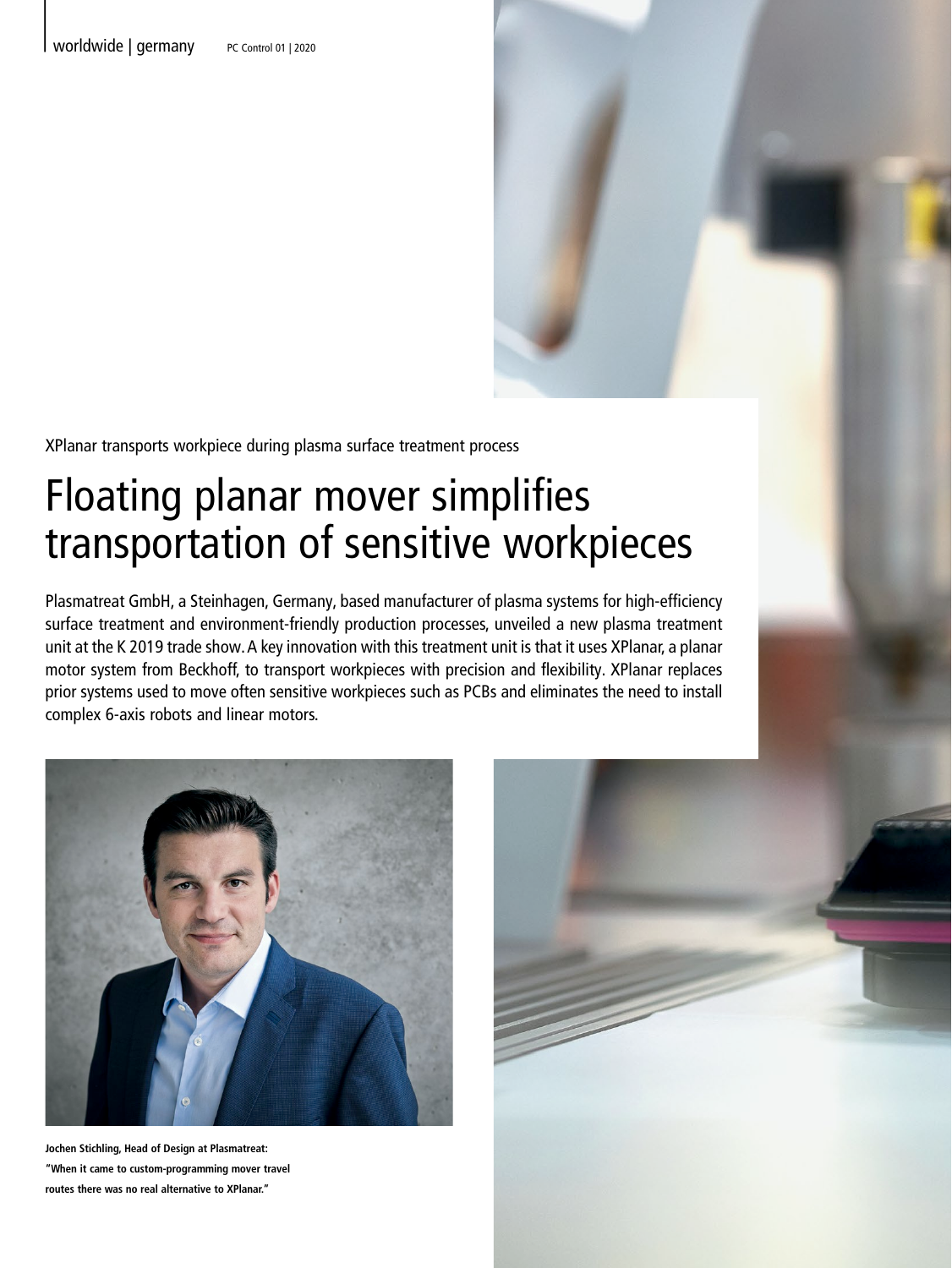

**No need to move the plasma jet: A floating planar mover carries the workpiece exactly into position for surface treatment.**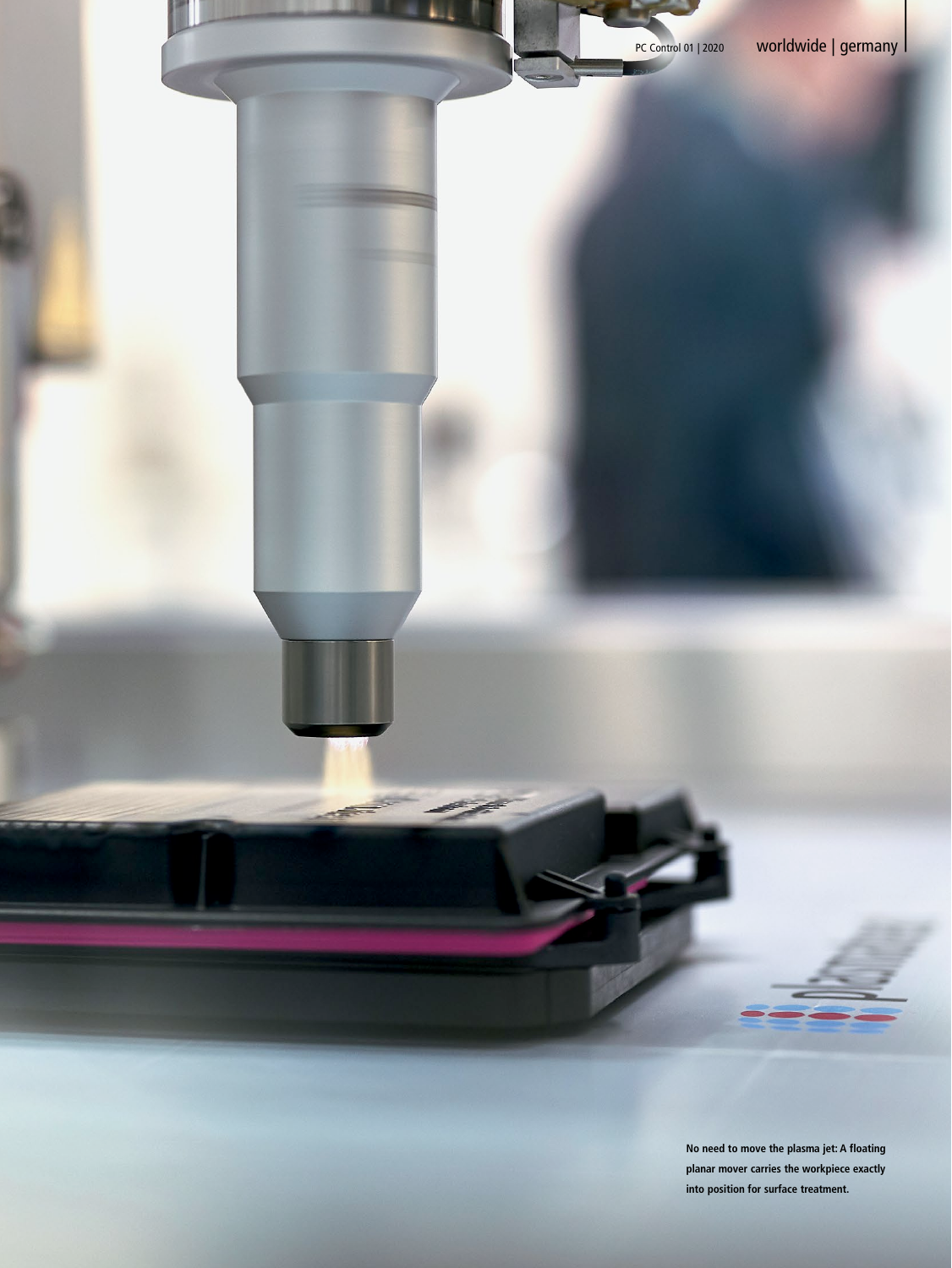

# At a glance

## Solutions for surface treatment

– workpiece x-y positioning in a plasma treatment unit

## Customer benefit

- precise workpiece movement, fixed installation of plasma jets
- replaces 6-axis robots and linear motors
- easier integration of additional processing stations
- custom-programmable mover travel

#### Applied PC control

– XPlanar system with six planar tiles and one planar mover

**The new plasma treatment unit is highly compact as it no longer requires a 6-axis robot or additional linear axes.**

The plasma treatment unit can surface-treat a variety of material samples in a two-stage process, as Jochen Stichling, Head of Design at Plasmatreat, explains: "During the first stage, the substrate is moved under a nozzle for cleaning and activation. During the second, a separate nozzle applies a functional coating." This, he explains, is where the company focused its innovation efforts: "We wanted a fast, fully programmable, wear-free system to transport the workpieces. And when it came to custom-programming tracks and travel there was no real alternative to XPlanar."

## Planar motor system with floating movers

The XPlanar system consists of planar tiles that can be arranged in any pattern, combined with contactless movers that float over them and can be positioned exceptionally fast, flexibly and precisely. The movers operate jerk-free and are capable of traveling at speeds of up to 4 m/s; they can also accelerate at 2 g, and be positioned with a repeatability of 50  $\mu$ m – silently, and without wear or abrasion. The system not only supports movement within the x-y space, it provides additional functions to allow movers to be positioned with up to six degrees of freedom when necessary:

- raising and lowering by up to 5 mm (unloaded), with weighing capabilities available as an option
- tilting by up to  $5^\circ$  when transporting and handling liquids
- rotation by up to  $\pm 15^{\circ}$  or 360° over special planar tiles

The XPlanar system in the Plasmatreat machine consists of six 240 x 240 mm planar tiles and a single planar mover.

#### Greater flexibility, lower mechanical complexity

A major advantage with XPlanar is that the plasma jets used to treat surfaces no longer need to be moved and, as a result, can now be installed in fixed mountings. The jets are complex, both mechanically and electrically, and the ability to move the workpieces rather than the plasma jets themselves reduces wear to the feed lines. For Jochen Stichling, there are additional benefits from the increased flexibility too: "We can attach a variety of material samples to the mover for treatment using just simple adapters. We can easily add processing stations alongside the plasma jets – markers for good parts, for instance, or optical sensing heads to conduct full part inspections – and carry workpieces